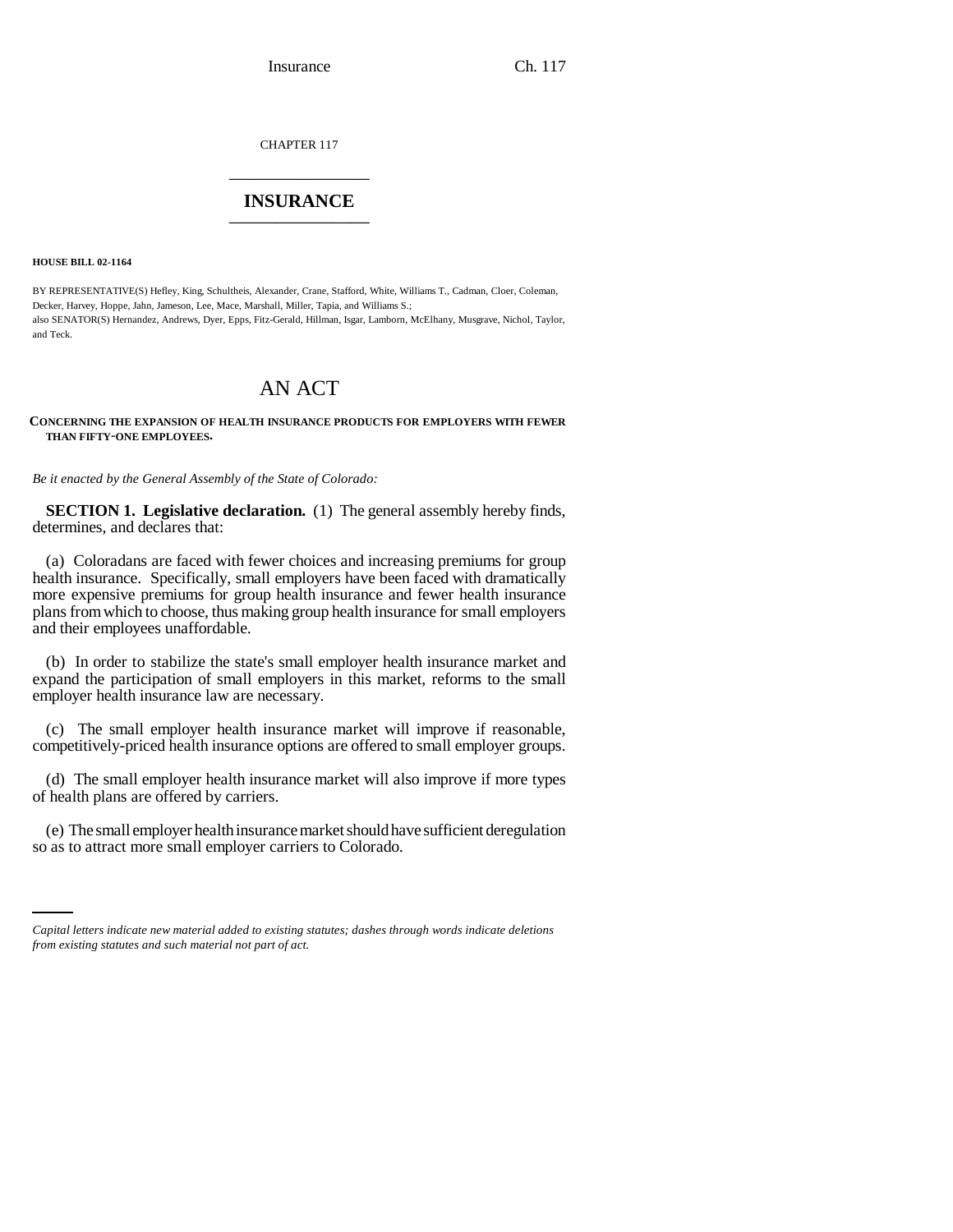### Ch. 117 Insurance

(f) The attraction of more small employer carriers to a positive business environment will stimulate competition between small employer carriers and stabilize the market while offering small employers greater choice in the types of health insurance that are affordable to the employer. Therefore, the number of small employers offering health insurance coverage to their employees will increase and business competition among small employer carriers will improve.

(g) Reforms for health insurance for small employers may enable more small employers to offer health insurance coverage to all its employees regardless of the health condition of the employee. Therefore, more employees will obtain health insurance coverage and employers will be able to recruit and retain valued employees.

**SECTION 2.** 10-16-102 (11) (a) (II) and (11) (a) (III), Colorado Revised Statutes, are amended, and the said 10-16-102 (11) (a) is further amended BY THE ADDITION OF A NEW SUBPARAGRAPH, to read:

**10-16-102. Definitions.** As used in this article, unless the context otherwise requires:

(11) (a) "Class of business" means all or a distinct grouping of small employers as shown on the records of a small employer carrier. A small employer carrier may establish no more than nine separate classes of business, and each class shall reflect substantial differences in expected claims experience or administrative costs related to the following:

(II) The acquisition of a class of business from another small employer carrier;  $\sigma$ 

(III) The provision of coverage to one or more association groups that meet the requirements of section 10-16-214 (1); OR

(IV) THE OFFERING OF A HIGH DEDUCTIBLE PLAN PURSUANT TO SECTION 10-16-105  $(7.3)$  (c) (II).

**SECTION 3.** The introductory portion to10-16-105 (7.3) (c) (II), Colorado Revised Statutes, is amended, and the said 10-16-105 (7.3) (c) is further amended BY THE ADDITION OF A NEW SUBPARAGRAPH, to read:

**10-16-105. Small group sickness and accident insurance - guaranteed issue - mandated provisions for basic and standard health benefit plans.** (7.3) (c) (II) In the case of a small employer carrier that establishes more than one class of business, as defined in sections  $10-8-602(3.5)$  and  $10-16-102(11)$ , the small employer carrier shall offer to eligible small employers at least one basic health benefit plan and at least one standard health benefit plan for each type of plan it offers in the general market, including traditional indemnity, preferred provider, and health maintenance organization in each class of business so established. IN ADDITION TO BASIC AND STANDARD PLANS, A SMALL EMPLOYER CARRIER MAY OFFER A HIGH DEDUCTIBLE PLAN THAT MAY BE A TRADITIONAL INDEMNITY PLAN, A PREFERRED PROVIDER PLAN, A HEALTH MAINTENANCE ORGANIZATION PLAN, OR A POINT OF SERVICE PLAN IN EACH CLASS OF BUSINESS ESTABLISHED. HIGH DEDUCTIBLE PLANS OFFERED BY A SMALL EMPLOYER CARRIER MAY BE OFFERED IN CONJUNCTION